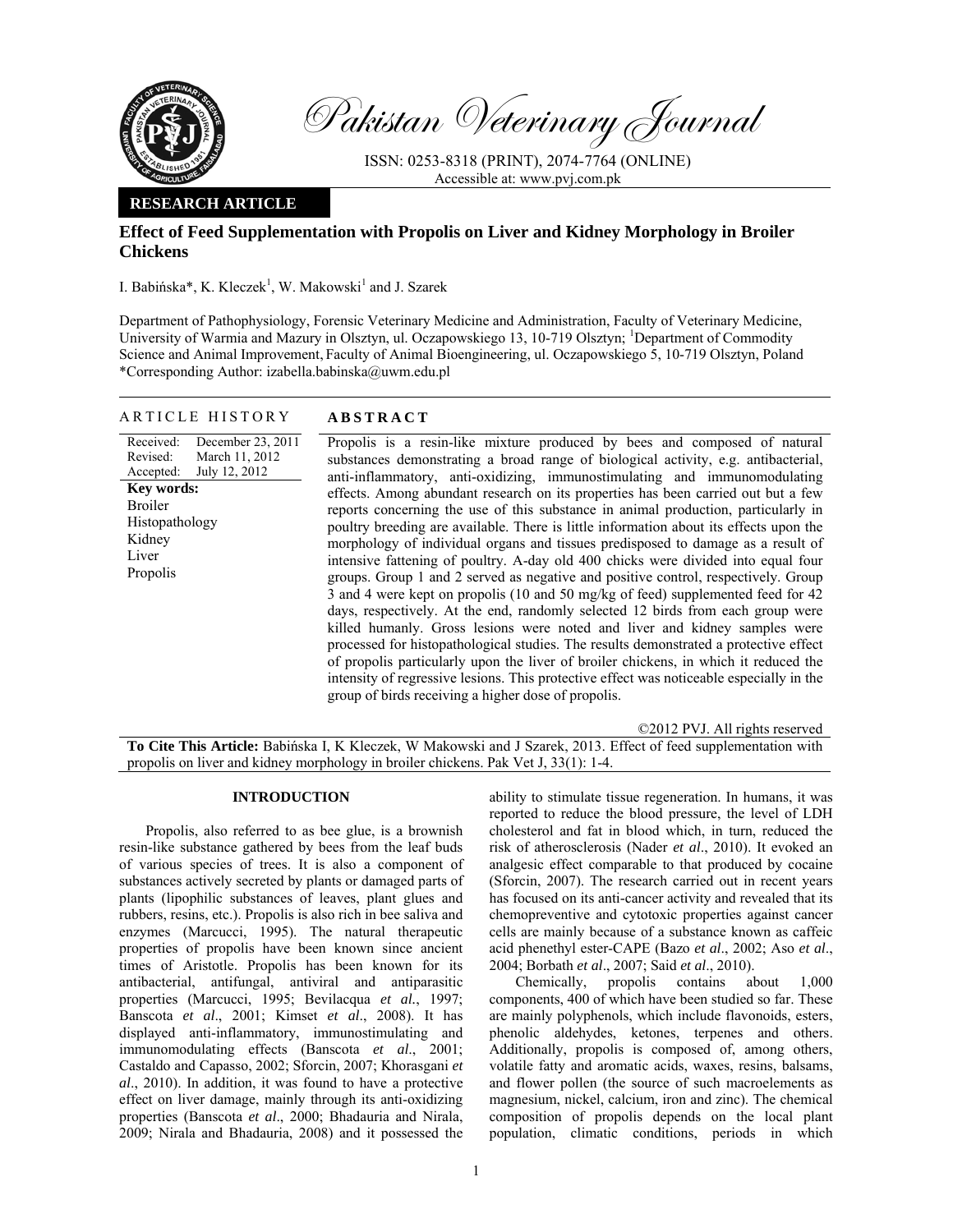The abundant research on the beneficial properties of propolis has shown its positive effect on both human and animal health. On the other hand, the available literature does not provide sufficient data concerning the effects of its application on farm animals, particularly poultry. Information concerning the effect of propolis on tissues and organs of birds is also rather scarce (Khojasteh Shalmany and Shivazad, 2006; Kleczek *et al*., 2007a, b; Seven *et al.*, 2008). Consequently, this research was undertaken to analyse the influence of the feed supplementation with propolis on the morphological picture of liver and kidneys of broiler chickens.

### **MATERIALS AND METHODS**

The research material consisted of 400 chicks of the Ross 308 genetic line, which were divided into four groups of males and females ( $n = 25$ ), in two replications (16 groups in total): group 1 (control negative) – base feed, group 2 (control positive) – base feed supplemented with 10 mg/kg flavomycin (growth stimulator) and 500 mg/kg robenidine (coccidiostat), group 3 – base feed supplemented with standardized propolis in the amount of 10 mg/kg of feed, group 4 – base feed supplemented with standardized propolis in the amount of 50 mg/kg of feed.

Feed mixtures were purchased in the "Morawski" Feed Production Plant, Kcynia, Kujawsko-Pomorskie Province. The raw material composition included wheat, wheat bran, soya meal, feed chalk, salt, vitamin and mineral additives. Birds were reared for 6 weeks. Chickens from all groups were reared according to the recommended technology and subjected to the standard prophylactic programme established and conducted by the veterinary surgeon.

Propolis used as feed supplement underwent a chemical standardization process to determine the amount of flavonoids converted to galangin, i.e. the flavonoid significantly determining biological activity and therapeutic properties of propolis (Kędzia and Hołderna-Kędzia, 1996).

At the end of rearing (42 days), 12 birds (6 roosters and 6 hens) from each group were selected at random and humanly killed for necropsy examination. Liver and kidney samples were taken from the birds directly after slaughtering and fixed in 10% neutralised formalin. The tissues were then dehydrated with increasing concentrations of ethyl alcohol (50, 75, 98 and 100%), cleared in xylene and embedded in paraffin. 5 µm thick microtome sections were stained with hematoxylin and eosin and assessed under a light microscope (Nikon Eclipse E-200).

#### **RESULTS**

The production performance and meat quality results of this study have been published elsewhere (Kleczek *et al*., 2007a, b).

Liver: The macroscopic examination did not reveal any significant differences in the appearance of the liver in individual groups of animals. The liver was properly developed in all birds. In group 1, fine, numerous creamcoloured spots were observed in parenchyma and, in one animal, the organ capsule was slightly thickened, turbid and opaque. On the other hand, in groups 2 and 3, in most chickens the liver was of brittle consistency, slightly enlarged and had rounded edges.

The liver of chickens from group 1 (control negative) showed small foci of necrosis and individualization of hepatocytes. A strong hyperplasia of *bile ductule epithelium* (bile ductule hyperplasia) was observed. In the area of the hepatic triad, *bile ductular epithelial cells*  formed round or oval structures resembling normal ductules (typical bile ductule hyperplasia – Fig. 1A). On the other hand, clusters scattered in parenchyma were irregular and irregularly distributed, with slightly noticeable lumen (oval cell proliferation – Fig. 1B). Scarce small lymphatic follicles could be observed, located in close vicinity of blood vessels. Additionally, many aggregates of lymphoid cells and clusters of myeloid cells were found. In one bird, the capsule of the liver showed a low degree of fibrosis.

The liver in group 2 (control positive) showed a slight degree of vacuolar degeneration of parenchymatous cells. Some areas showing swelling of hepatocytes were also visible. Hepatocyte nuclei were from small ones of dense chromatin, to large and light with chromatin threads and nucleolus. Bile ductule hyperplasia was present both in the area of triads and in the parenchyma, where clear stripes of bile ductular epithelial cells were observed. Scarce, but clear and large lymphatic follicles were also noticed. Clusters of myeloid cells were single and small; their perivascular infiltration was very extensive only in one case (Fig. 1C).

The liver of birds from group 3 demonstrated slight focal vacuolar degeneration. Some hepatic cells have large, active nuclei. Lymphatic follicles scattered in parenchyma were also occasionally observed. Infiltrations of eosinophilic cells were clear and vast. Bile ductule hyperplasia was similar to the control negative group.

No regressive lesions were found in the liver of birds from the group receiving the feed supplemented with propolis in the amount of 50 mg/kg of feed. The nuclei were varied, just as in group 2. Lymphatic follicles were quite numerous and clear and some of them were very large. Small infiltrations of eosinophilic cells were observed near blood vessels. Hyperplasia of bile ductule epithelium was much weaker than in all other groups and it occurred mainly in the area of hepatic triads, while it was stronger near large blood vessels.

No significant differences were found between groups as regards bile ducts. The cuboidal epithelium having relatively basophilic cytoplasm lined the bile ducts. Group 3 revealed inflammatory lesions in the form of infiltration of mononuclear cells and lymphocytes in the bile duct wall, as well as epithelial defects. In all birds, bile ducts were patent, and bile with a small amount of cell aggregate (flaked epithelial cells) was often visible in their lumen.

Lesions in blood vessels were prominent in the positive control group. Artery walls demonstrated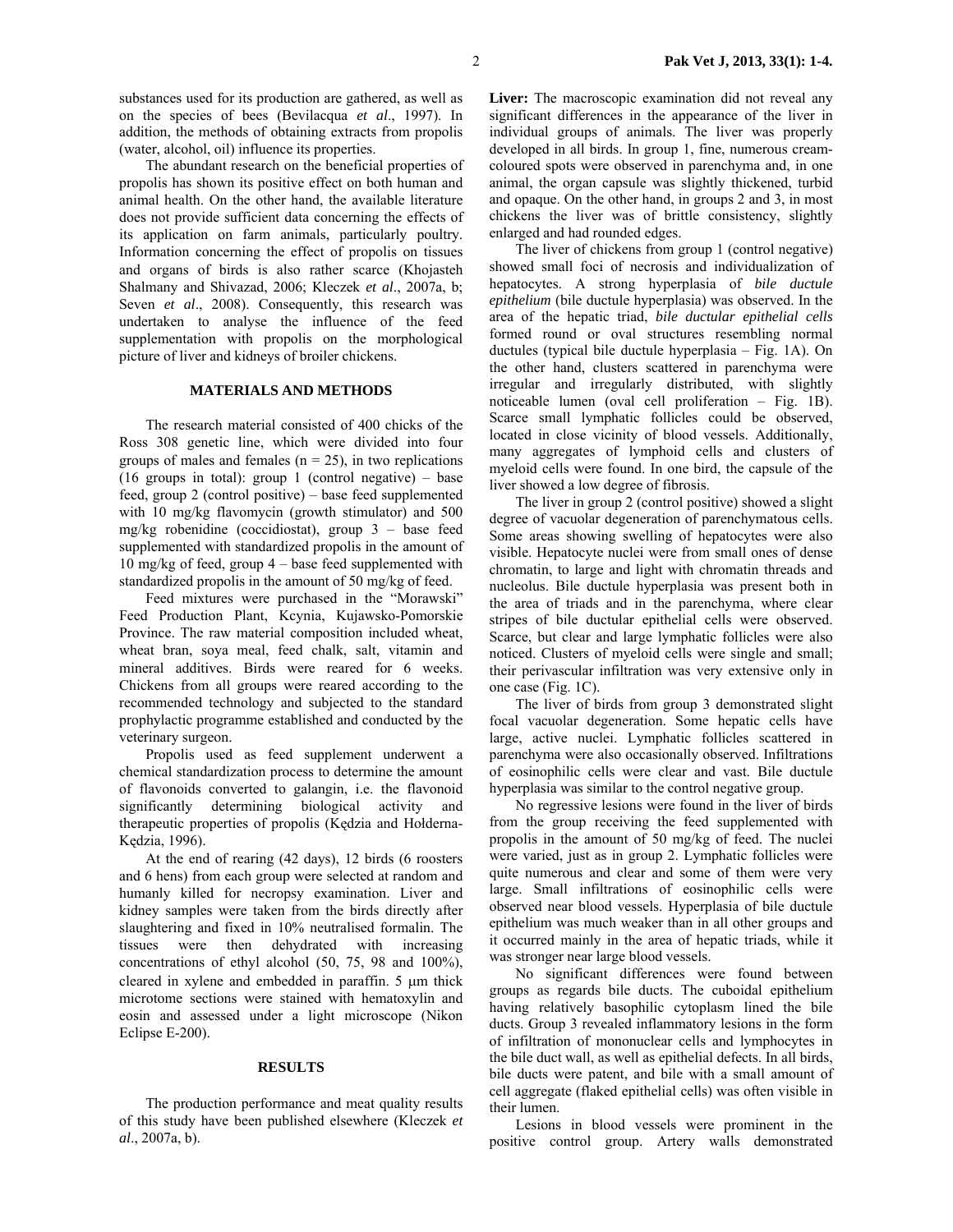significant induration and single myocytes of increased acidophilia and vacuolated cytoplasm were visible. Swelling and hyperplasia of endothelial cells was sporadically observed. A fibromuscular dysplasia of the inner membrane was also observed (Fig. 1D). In

individual animals from this group, swelling of the cells of tunica adventitia was also found. Experimental groups demonstrated only slight induration of artery walls, whereas it was not related to changes in myocytes. Additionally, in group 1, low-degree fibrosis of venous vessels was found in one bird only.

**Kidneys:** During necropsy, no irregularities in the macroscopic appearance of kidneys were observed. In all birds, the organ was brown, properly developed and had an elastic consistency.

The microscopic pattern of kidneys revealed no significant aberrations from the proper structure of the organ. In glomeruli, a small widening of the lumen of blood vessels and swelling of the Bowman's capsule was often observed. No differences in the intensity or type of lesions in kidneys of chickens from groups 1, 2 and 3 were found, whereas in group 4, the microscopic pattern showed widening of the lumen of glomerular capillaries

only. Histopathological lesions in the tubules were also rare and scarcely encountered in distal tubules. In birds from groups 3 and 4, no deviations from their normal structure were found, while in groups 1 and 2, widening of the lumen of the tubules was observed in some individual birds. Parenchymal degeneration of epithelial cells of the tubules was found in one animal from the group receiving propolis in the amount of 10 mg/kg of feed. Low-intensity plethora of kidneys occurred in most chickens from both control groups and in individual birds from the experimental groups. In all examined birds, the occurrence of inflammatory cell infiltration was sporadically present. Significant differences were observed in the so-called "embryonic" nephrons. Their numbers were clearly lower in the experimental groups 3 and 4, while in both control groups, they covered large areas of the kidney parenchyma in half of the birds examined.

No significant differences in the number or size of the interstitial lymphoid follicles were found. They were mostly scarce, small, dispersed and poorly expressed. Large and clear lymphoid follicles were visible only in single chickens from each group and their number was also low.



**Fig. 1:** Histopathological lesions in chicken liver (H&E Staining): A – strong proliferation of biliary ductules - type I (400x); B – oval cell hyperplasia – type III proliferation of biliary ductules (400x); C – Perivascular infiltration of myeloid cells (200x) ; D – swelling of arterial endothelial cells and fibromuscular dysplasia (200x).